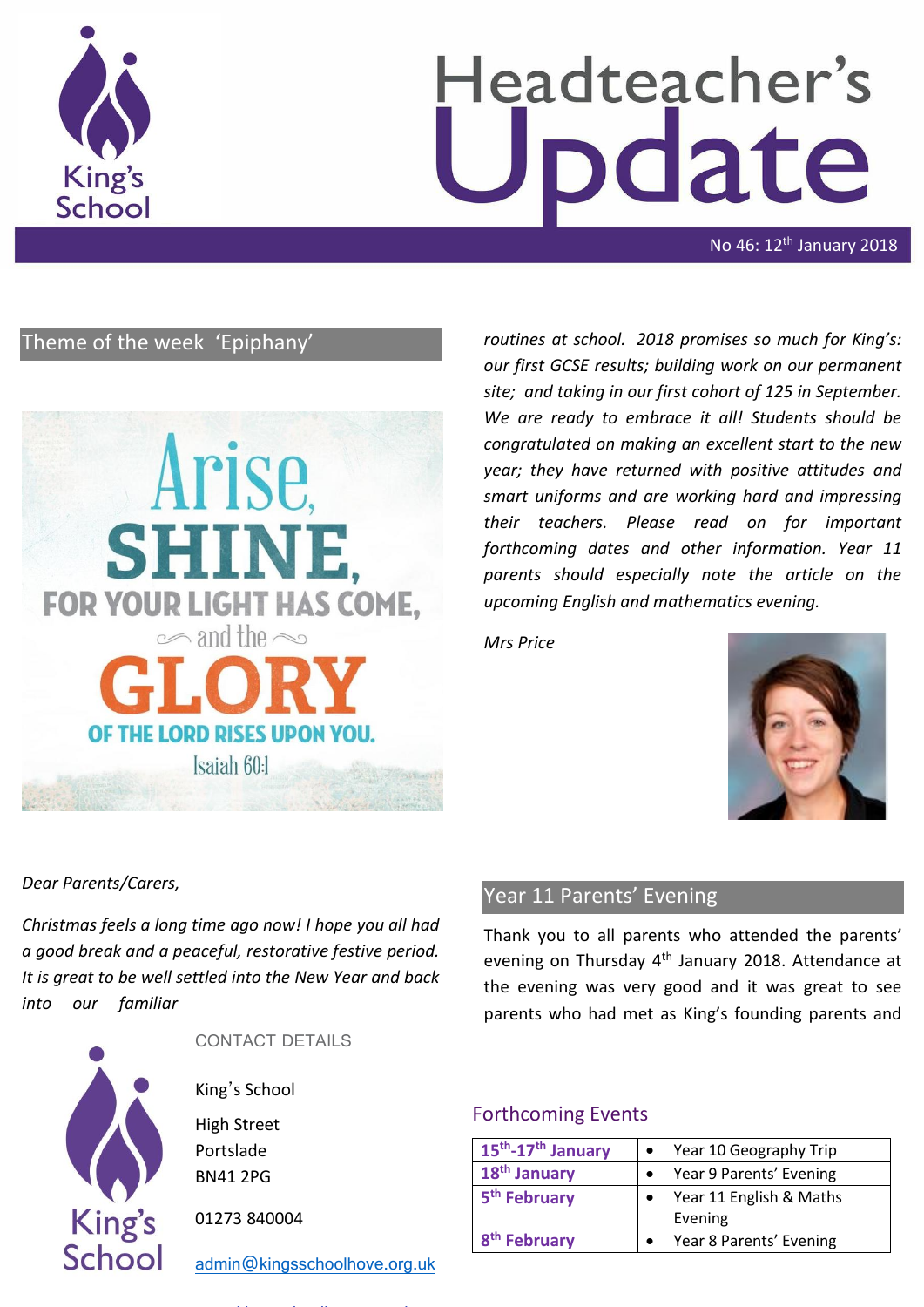## **King's School**

were seeing each other for the final subject parents' evening for this year group at King's School. There was a lovely community feel, mixed with a purposeful focus on academic discussions around how individuals within the year group can improve performance from this point, aiming at the next round of mock exams and, ultimately, the GCSE exams in the summer. If you were unable to attend the evening, Mr Easton will be writing to you, offering appointments before the Year 11 English and Maths Curriculum Evening on Monday 5th February 2018.

## Year 11 English & Mathematics Evening

All Year 11 parents have been sent a letter regarding a mathematics and English curriculum evening which we are running on Monday 5<sup>th</sup> February from 6-7pm in the school hall; parents and carers are strongly encouraged to attend this evening. Mr Bridges and Mrs Vincent will be walking parents through the exam papers your children will be sitting in the summer. They will be advising on revision and ensuring that parents are clear on what students need to do to obtain the good grade 4 pass and to achieve higher grades. Please do all you can to clear this space in your diaries.

#### Internet Safety

We know that a lot of parents and carers are rightly concerned about their children's safety online. We would recommend the following guide to apps: <https://www.internetmatters.org/advice/apps-guide/>

The website is not exhaustive but gives really good guidance and links regarding which apps to be wary of. Please do not hesitate to contact the safeguarding team if you have any concerns regarding your child's online presence or activities.

## School Environment

Students are reminded that one of our core values is 'Responsibility'. We regularly encourage students to take responsibility for the school environment and to ensure they are not dropping litter or dirtying our communal facilities. We are grateful for the support of parents in helping our students to become young people who tidy up after themselves, recycle where possible and take pride in looking after their learning environment.

## 2018 Admissions

We are pleased to announce that we will be offering 125 Year 7 places for September 2018 entry to meet the pressure for places at this school. As you may know, our PAN is 150 but we have had to offer no more than 100 places per year group in recent years due to the restrictions of our temporary site. This September we will be admitting 125 Year 7 students; and from September 2019 we expect to admit 150 Year 7 students, in line with our PAN, when we move to our permanent home in West Blatchington.

## Brighton & Hove Buses

Brighton & Hove buses have released a new timetable which comes into effect on 14<sup>th</sup> January 2018. Please check new timings to ensure students' journeys to and from school are not disrupted.

<http://www.buses.co.uk/servicelisting.shtml>

# Year 9 Parents' Evening

We are holding a Year 9 parents' evening on Thursday the 18th of January. This evening will be taking place from 4:30pm - 7:30pm.

This will be an opportunity to meet your child's subject teachers to discuss how they are progressing in their academic studies. The evening also offers a chance to speak to your child's subject teachers about their GCSE options and whether they would advise that your child takes certain subjects. Students will also be picking up their official Key Stage 4 options form during the evening. Appointments should be made using our online booking system. If you have any issues please contact us via admin@kingsschoolhove.org.uk.

### Reporting Absences

If your child is ill, there are several ways that you can let us know that your child will be absent from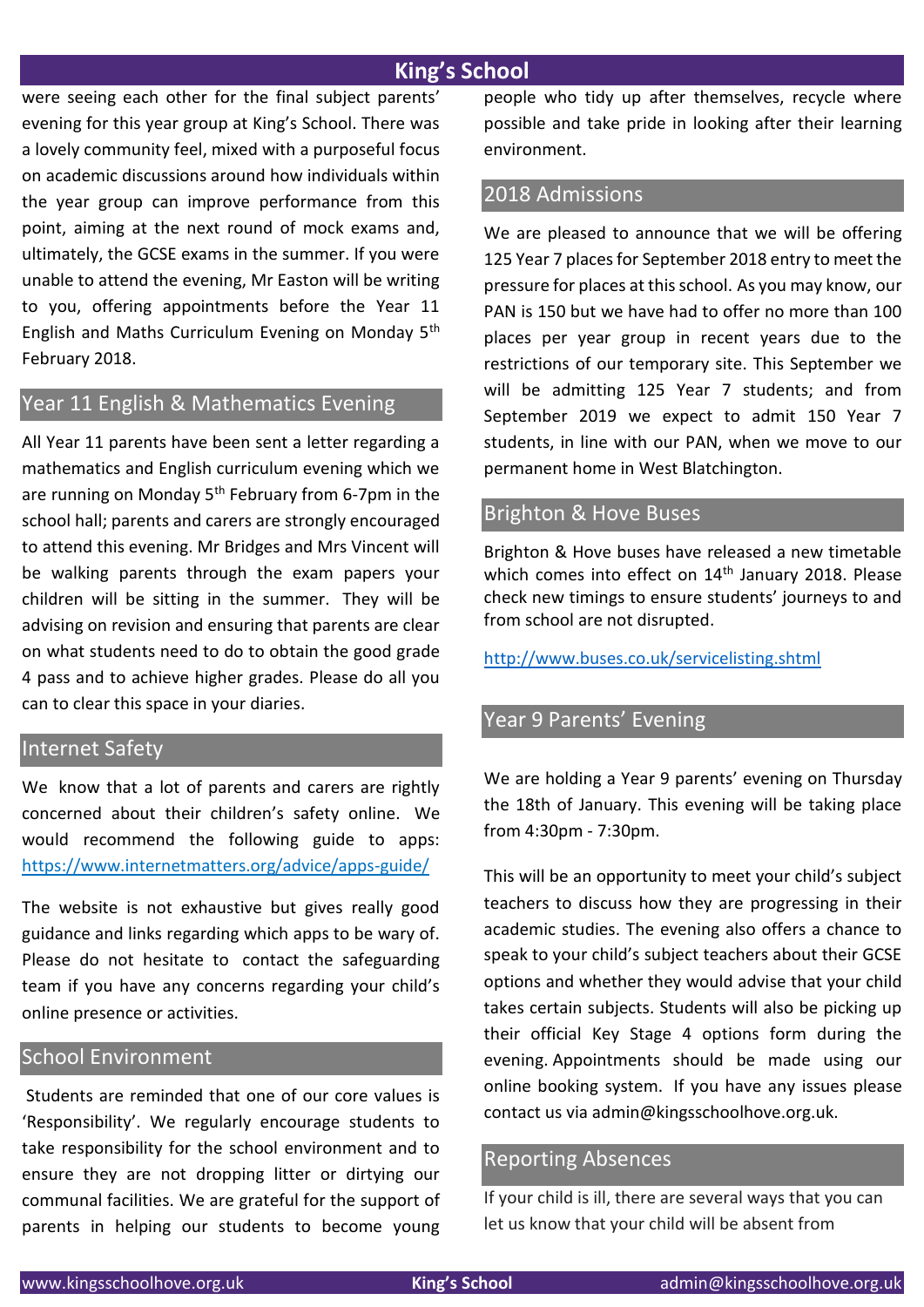# **King's School**

school: The phone lines in our main office are often very busy in the morning, so please use one of the following methods.

- Phone the main office number 01273 840004 and select option 1, where you can leave a message on the dedicated student absence line.
- Email [attendance@kingsschoolhove.org.uk](mailto:attendance@kingsschoolhove.org.uk)
- Use the Studybugs app.

It is important that you contact us on each day of your child's absence, unless you know in advance how many days your child will be absent. We do not have a fixed period of time that students have to remain off school after a period of sickness. It is your decision, as parents/carers, as to when you feel that your child is well enough to return to school.

If you need to request an absence for your child, such as for a medical appointment, please email [attendance@kingsschoolhove.org.uk](mailto:attendance@kingsschoolhove.org.uk) with all the necessary details. Parents/carers are reminded that absences will be treated as unauthorised unless the school is notified of the circumstances, and that all requests for holiday absences during term time will be unauthorised. Please see our absence policy via the school website for further details.

## Inclusion Support Service Coffee Mornings

Brighton and Hove Inclusion Support Service are holding weekly coffee mornings at two locations, from 9:30-11:30am. These are tailored for parents/carers of children with Austic Spectrum Condition. If you would like to book a space at any of the following coffee mornings, book a place by email [andrew.palmer@brighton-hove.gcsx.gov.uk](mailto:andrew.palmer@brighton-hove.gcsx.gov.uk) or phoning 01273 293943.

#### **Sibling Support**

6th February at Hollingbury Learning Centre. *Come and share in the ways we can support siblings of children with ASC.*

#### **Just Right**

20<sup>th</sup> February at Group Room, Music & Arts Building. *Just Right is a system, developed here in Brighton & Hove, that uses colour zones to help children more* 

*effectively communicate how they are feeling and understand what makes them feel 'just right'. We will discuss how the system is being used in schools and how it can be adapted for use at home.*

#### **Comic Strip Conversations & Social Stories**

27th February at Hollingbury Learning Centre. *How to use comic strip conversations and social stories to develop your child's social understanding.*

#### *Just Right* **(repeat session)**

1st March at Hollinbury Learning Centre.

#### **Being Autistic**

22<sup>nd</sup> March at Hollingbury Learning Centre. Simon Smith shares his experiences of being Autistic and how this affects his everyday life.

#### **Education, Health, Care Plan: the EHCP Process**

29<sup>th</sup> March at Hollingburt Learning Centre. Information from Amaze and the SEN team on how the process works.

### Extra Curricular Cancellations

|                        |            | <b>Not</b>       | <b>Not</b>     |
|------------------------|------------|------------------|----------------|
|                        | On         | <b>Running</b>   | <b>Running</b> |
| Friday 12th            |            |                  |                |
| Jan                    | Hockey     | Gymanstics       |                |
| Friday 19th            |            |                  |                |
| Jan                    | Gymnastics | Hockey           |                |
| Friday 26th            |            |                  |                |
| Jan                    |            | Hockey           | Gymnastics     |
| Friday 2nd             |            |                  |                |
| Feb                    | Gymnastics | Hockey           |                |
| Monday 5 <sup>th</sup> |            | <b>KS3 Drama</b> |                |
| Feb                    |            | Club             |                |
| Friday 9th             |            |                  |                |
| Feb                    | Hockey     |                  |                |
| <b>Half Term</b>       |            |                  |                |
| Friday 23rd            |            |                  |                |
| Feb                    |            | Gymnastics       | Hockey         |
| Friday 2nd             |            |                  |                |
| <b>March</b>           | Gymnastics | Hockey           |                |
| Friday 9th             |            |                  |                |
| <b>March</b>           | Gymnastics | Hockey           |                |
| Friday 16th            |            |                  |                |
| <b>March</b>           | Hockey     | Gymnastics       |                |
| Friday 23rd            |            |                  |                |
| <b>March</b>           | Gymnastics |                  |                |